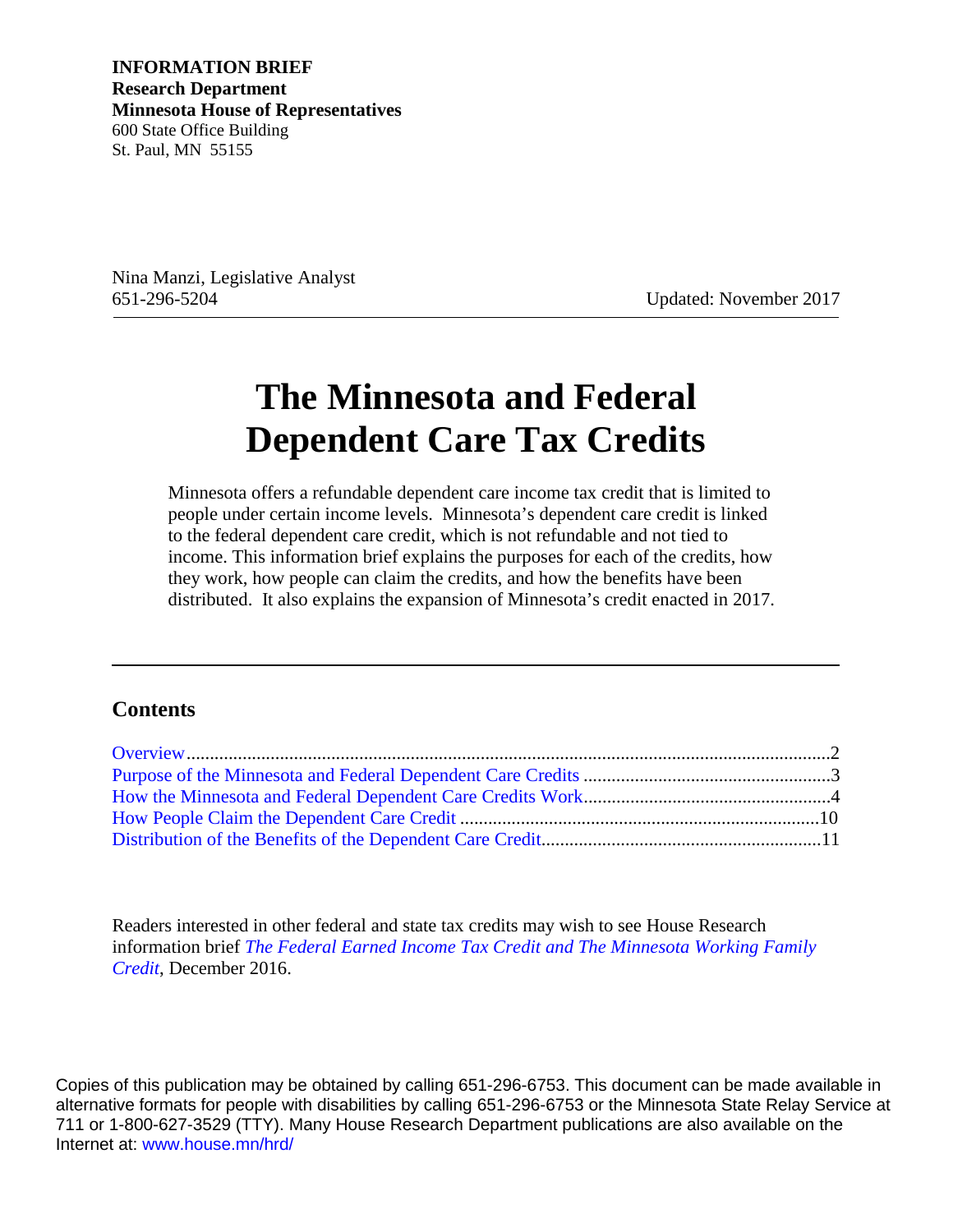# <span id="page-1-0"></span>**Overview**

**Minnesota and the federal government provide income tax credits for dependent care expenses.**

**The federal dependent care credit equals 35 percent of qualifying dependent care expenses for families with incomes of \$15,000 or less.** The credit percentage phases down to 20 percent for families with incomes over \$43,000, but all families qualify, regardless of income. The maximum credit is \$1,050 for one dependent and \$2,100 for two or more. The federal credit is nonrefundable; that is, it can only be used to offset federal income tax liability. Many lowincome families do not receive the full credit because it exceeds their income tax liability.

**The Minnesota credit is linked to the federal credit, but has different income limits and is subject to a complete phaseout.** Beginning in 2017, the maximum Minnesota credit matches the maximum federal credit: \$1,050 for one dependent, and \$2,100 for two or more. The Minnesota credit begins to phase out when income reaches \$50,000, and is fully phased out when income reaches \$62,000 for families with one dependent and \$74,000 for families with two or more dependents. Unlike the federal credit, the Minnesota credit is refundable. Thus, a lowincome family can receive the maximum credit even if the family has little or no income tax liability.

**In tax year 2015, 32,148 Minnesota income tax returns claimed the dependent care credit, for total credits of \$13.3 million[1](#page-1-1) .** This represented 1.2 percent of all state returns in 2015. Most claimants were single parents: about 86 percent of 2015 claimants were head of household filers.<sup>[2](#page-1-2)</sup>

**Less than one-third of the total amount of credits paid—\$5.1 million—went to offset liability, with the balance of \$8.2 million paid as refunds.** About 35 percent of recipients had no state income tax liability and received the full credit amount as a refund; 38 percent had liability that exceeded the credit amount for which they qualified. The remaining claimants had some liability but qualified for a credit that resulted in a refund.

<span id="page-1-1"></span><sup>&</sup>lt;sup>1</sup> In 2015, 30,693 full-year Minnesota resident returns claimed \$12.9 million in credits, and 1,455 non- and part-year resident returns claimed \$0.5 million.

<span id="page-1-2"></span> $2$  Distribution between married and head of household filers are estimated from the 2015 sample of income tax returns prepared by the Minnesota Department of Revenue.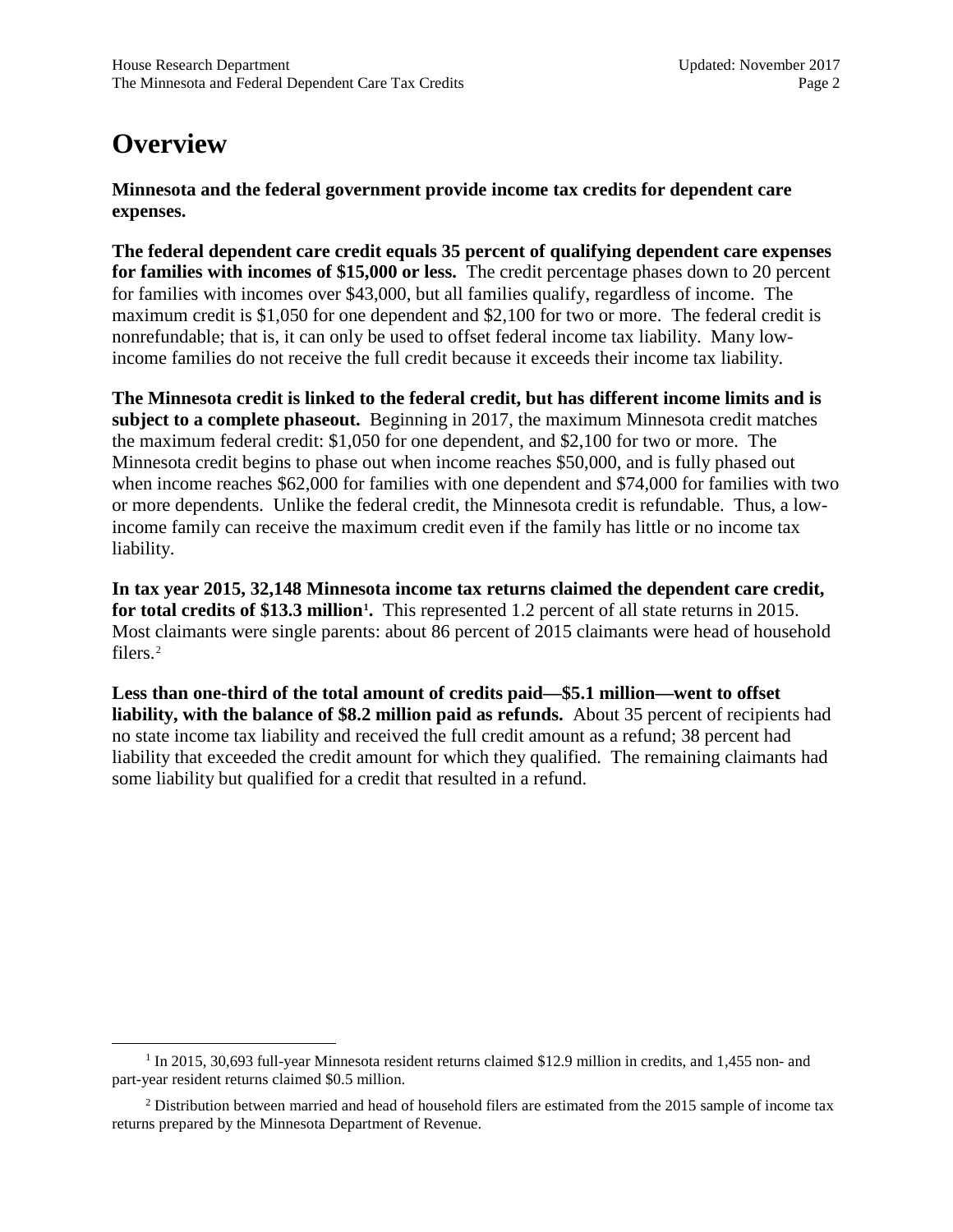# <span id="page-2-0"></span>**Purpose of the Minnesota and Federal Dependent Care Credits**

#### **The Minnesota dependent care credit is targeted to low- and moderate-income families, making it easier for them to work.**

Many low- and moderate-income taxpayers have significant expenses for dependent care. By directing the dependent care credit to taxpayers with incomes below a certain amount (\$74,000 in 2017), Minnesota reduces these families' cost of working.

The authorizing statute does not assign an explicit purpose or goal to the Minnesota dependent care credit. However, the credit may be assumed to have at least two goals:

- To recognize dependent care costs as a necessary expense of working
- To encourage low- and moderate-income individuals to work

**The federal dependent care credit is available to all taxpayers, regardless of income.** This approach recognizes dependent care expenses as a necessary expense of working. Because the federal credit is nonrefundable (i.e., it can only be used to offset income tax liability and does not benefit those without liability), it does not provide any special assistance for low- and moderateincome individuals to enter the workforce. Most of these individuals have little or no federal income tax liability.

**The federal and state income taxes allow taxpayers to deduct most business expenses from taxable income.** For example, a taxpayer who runs a business and has employees may deduct the employees' salaries. Personal or living expenses, by contrast, are not deductible. Rather, individuals may deduct exemption amounts for the taxpayer, spouse, and dependents, reflecting basic living expenses.<sup>[3](#page-2-1)</sup> The Minnesota income tax has traditionally classified child care expenses as nondeductible personal or living expenses.<sup>[4](#page-2-2)</sup> However, in many cases, taxpayers with young children must pay for their care in order to work. To allow some recognition of these "business expenses," taxpayers may claim both federal and state dependent care credits that partially offset the cost of dependent care.<sup>[5](#page-2-3)</sup>

<span id="page-2-3"></span><sup>5</sup> This "business expense" rationale apparently was the primary justification for enactment of the federal dependent care credit. For example, the Senate Committee Report that accompanied the legislation enacting the dependent care credit cited this as a main reason for the credit and as the justification for eliminating features of the itemized deduction that it replaced, such as denying the deduction to those claiming the standard deduction and limiting it to lower income individuals.

"Treating child care expenses as itemized deductions denies any beneficial tax recognition of such expenses to taxpayers who elect the standard deduction. The committee believes such expenses should be viewed as a cost of earning income for which all working taxpayers may make a claim . . .The committee views qualified child care

<span id="page-2-1"></span><sup>3</sup> In addition, a standard deduction or itemized deductions for certain expenses (mortgage interest, charitable contributions, etc.) are allowed.

<span id="page-2-2"></span><sup>4</sup> Between 1954 and 1976, the federal income tax allowed an itemized deduction for dependent care expenses. As with any itemized deduction, taxpayers claiming the standard deduction were not allowed the dependent care credit deduction. Minnesota also allowed a deduction for this purpose from 1969 to 1976. The federal and Minnesota dependent care credits replaced these deductions.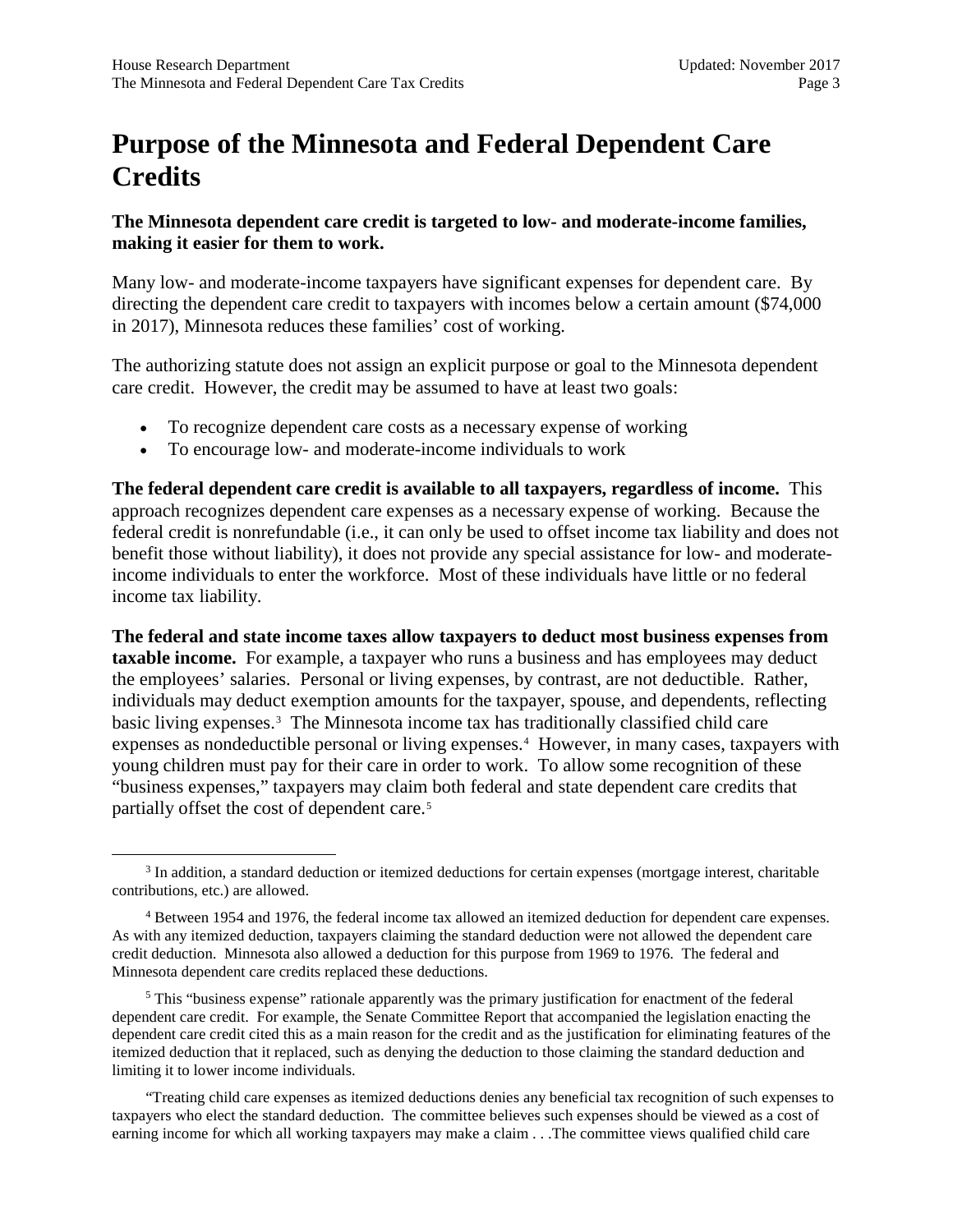# <span id="page-3-0"></span>**How the Minnesota and Federal Dependent Care Credits Work**

The Minnesota dependent care credit is tied to the federal dependent care credit. Both of these credits allow taxpayers to claim a percentage of qualifying dependent care expenses as a credit against income tax liability. The box to the right summarizes the history of the federal and state credits. The state credit is limited to families with incomes less than \$74,000, while the federal credit is available to all filers, regardless of income level.

#### **To qualify for the dependent care credit, an individual must incur expenses related to the care of a dependent to have employment.**

Under federal law, four basic tests must be satisfied to qualify for the dependent care credit. By using the federal credit amount in calculating its credit, Minnesota also follows these rules.

> • **The taxpayer must maintain a household that includes a qualified individual.** In order to maintain a home, more than half of the cost must be furnished by the individual or married couple. For example, an individual who

|                                                                                                                                              | <b>History of Federal and State Credits</b>                                                                                                                              |  |
|----------------------------------------------------------------------------------------------------------------------------------------------|--------------------------------------------------------------------------------------------------------------------------------------------------------------------------|--|
| 1954                                                                                                                                         | Federal itemized deduction for dependent care<br>expenses of up to \$4,800 annually                                                                                      |  |
| 1969                                                                                                                                         | Minnesota itemized deduction for dependent care<br>expenses of up to \$900                                                                                               |  |
| 1977                                                                                                                                         | Federal deduction replaced by nonrefundable credit of<br>up to \$480                                                                                                     |  |
|                                                                                                                                              | Minnesota deduction replaced by refundable credit of<br>up to \$300 available to filers with incomes under<br>\$18,000                                                   |  |
| 1981                                                                                                                                         | Federal credit increased to maximum of \$1,440,<br>phased down for those with incomes between \$10,000<br>and \$28,000                                                   |  |
|                                                                                                                                              | Minnesota credit increased to maximum of \$800<br>available to filers with incomes under \$31,000                                                                        |  |
| 1983                                                                                                                                         | Minnesota credit increased to \$960; maximum income<br>eligible lowered to \$24,000 of income                                                                            |  |
| 1984                                                                                                                                         | Minnesota credit increased to match federal maximum<br>of \$1,440                                                                                                        |  |
| 1989                                                                                                                                         | Minnesota extends phaseout to \$27,000 of income                                                                                                                         |  |
| 1991                                                                                                                                         | Minnesota indexes phaseout floor; phaseout starts at<br>\$13,990 and ends at \$27,640                                                                                    |  |
| 2003                                                                                                                                         | Federal credit increased to maximum of \$2,100,<br>phases down for those with incomes between \$15,000<br>and \$43,000; increase in effect for tax years 2003 to<br>2010 |  |
| 2010                                                                                                                                         | 2003 federal credit expansion extended through 2012                                                                                                                      |  |
| 2012                                                                                                                                         | 2003 federal credit expansion made permanent                                                                                                                             |  |
| 2017                                                                                                                                         | Minnesota credit increased to match federal maximum<br>credit amounts; phaseout floor increased to \$50,000                                                              |  |
| Note: Credit and deduction maximums shown are for expenses<br>for care of two or more dependents; lower maximums apply for<br>one dependent. |                                                                                                                                                                          |  |

lives with a parent and does not pay one-half or more of the costs of the home may not claim the dependent care credit for the care of his or her children.

expenses as a cost of earning income and believes that an income ceiling on those entitled to the allowance has minimal revenue impact, if the allowance is in the form of credit." (Senate Rep. No. 94-938, 94<sup>th</sup> Cong., 2d Sess., *reprinted in* 1976 USCCAN 3565-66. The House Report contained essentially identical language.)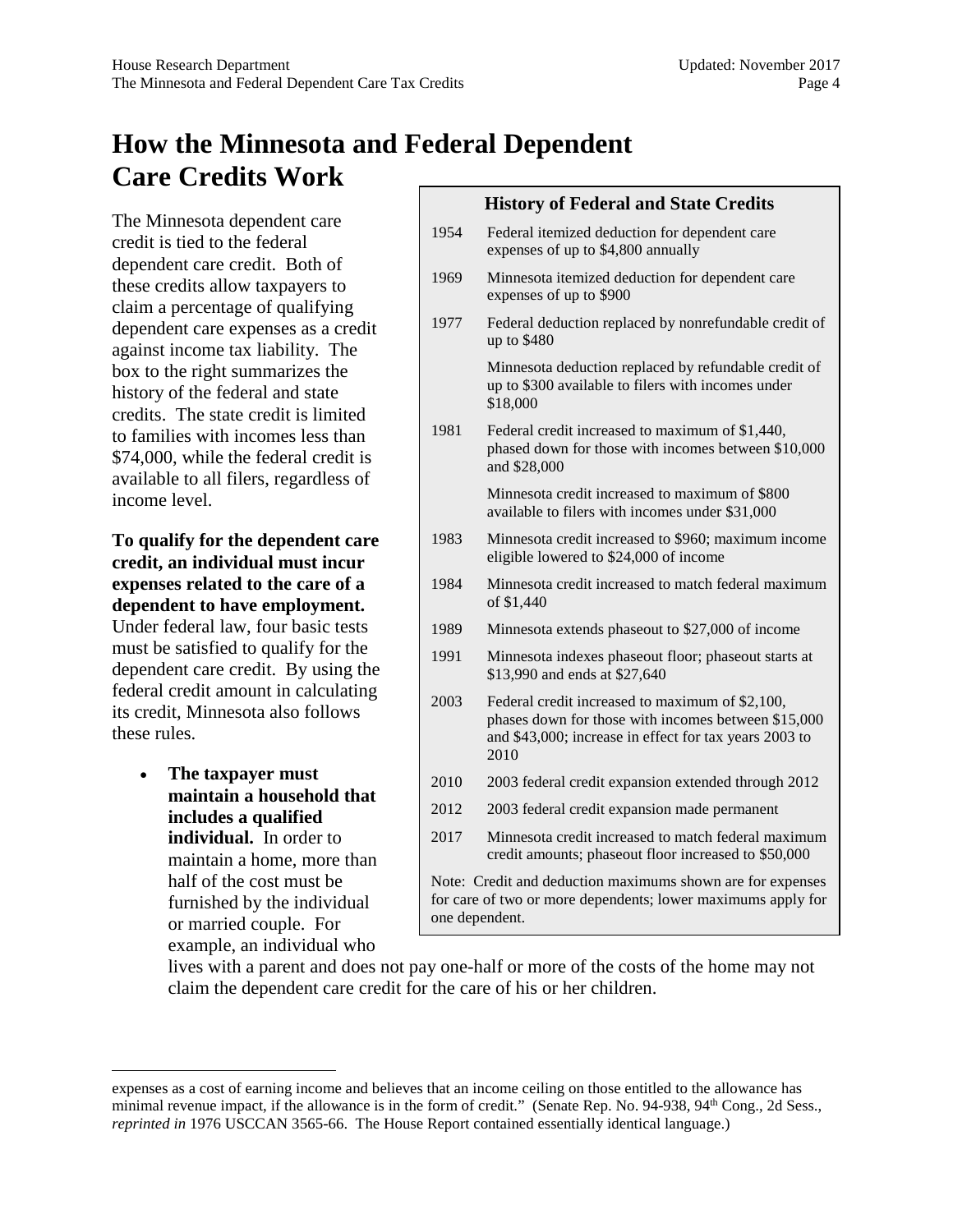- **Qualified individuals are dependent children under age 13**[6](#page-4-0) **or disabled spouses or dependents.** To qualify, an adult dependent must be physically or mentally unable to perform self-care. Dependents must satisfy five conditions specified in federal law;<sup>[7](#page-4-1)</sup> one of these requires the taxpayer to provide at least one-half of the person's support. The Minnesota credit differs from federal law in disregarding payments under the Temporary Assistance to Needy Families (TANF) program in determining whether the dependency support test is met.
- **The expenses must be incurred to enable the taxpayer to be gainfully employed.** Expenses must be paid to allow the taxpayer to work or look for work. For a married couple, both spouses generally must work. However, a parent who is a full-time student is considered to be working.
- **The expenses must relate to the care of the qualified individual.** In general, two types of expenses qualify—(1) direct care expenses, such as day care or a nanny for a qualified individual, or (2) household expenses, such as a maid or cleaning service, when performed in conjunction with dependent care. Expenses may not exceed the earned income of the lower earning spouse.<sup>[8](#page-4-2)</sup> Generally, payments to a day care center (those taking care of six or more children) qualify only if the center complies with all state and local regulations related to day care centers. The taxpayer also must report the caregiver's taxpayer identification number (generally a Social Security number) on the federal dependent care credit form. Credits cannot be claimed for payments made to a spouse, parent of the child, dependents, or a child of the taxpayer under age 19.

#### **The maximum federal credit equals 35 percent of the first \$3,000 of qualifying expenses (\$6,000 for two or more dependents) or \$1,050 for one dependent (\$2,100 for two or more dependents). The maximum state credit matches the maximum federal credit for which the filer is eligible.**

The federal dependent care credit allows maximum qualifying expenses of \$3,000 for one dependent and \$6,000 for two or more dependents, and a maximum credit rate of 35 percent. Taxpayers with adjusted gross income under \$15,000 qualify for the maximum federal credit of \$1,050 for one dependent or \$2,100 for two or more dependents. Before tax year 2003, the maximum federal qualifying expenses were \$2,400 for one dependent and \$4,800 for two or more dependents, and the maximum credit rate was 30 percent. The federal Economic Growth

- the person must be a member of the taxpayer's household
- the person must be a U.S. citizen or resident, or a resident of Canada or Mexico
- the person may not file a married joint return
- the person may not have gross income over the personal exemption amount—\$4,050 in tax year 2017—unless the person is the taxpayer's child and is under age 19 or age 24 and is a student
- the taxpayer must provide over half of the person's support during the calendar year

<span id="page-4-2"></span><sup>8</sup> A full-time student with one dependent is deemed to have \$250/month in earned income (\$500/month for two or more dependents).

<span id="page-4-1"></span><span id="page-4-0"></span><sup>&</sup>lt;sup>6</sup> A nondependent child may qualify if the parent is divorced or separated, has custody, and has agreed not to claim the child as a dependent or the noncustodial parent can claim the child as a dependent.

<sup>&</sup>lt;sup>7</sup> Five conditions must be satisfied to claim a person (other than a child under age 13) as a dependent: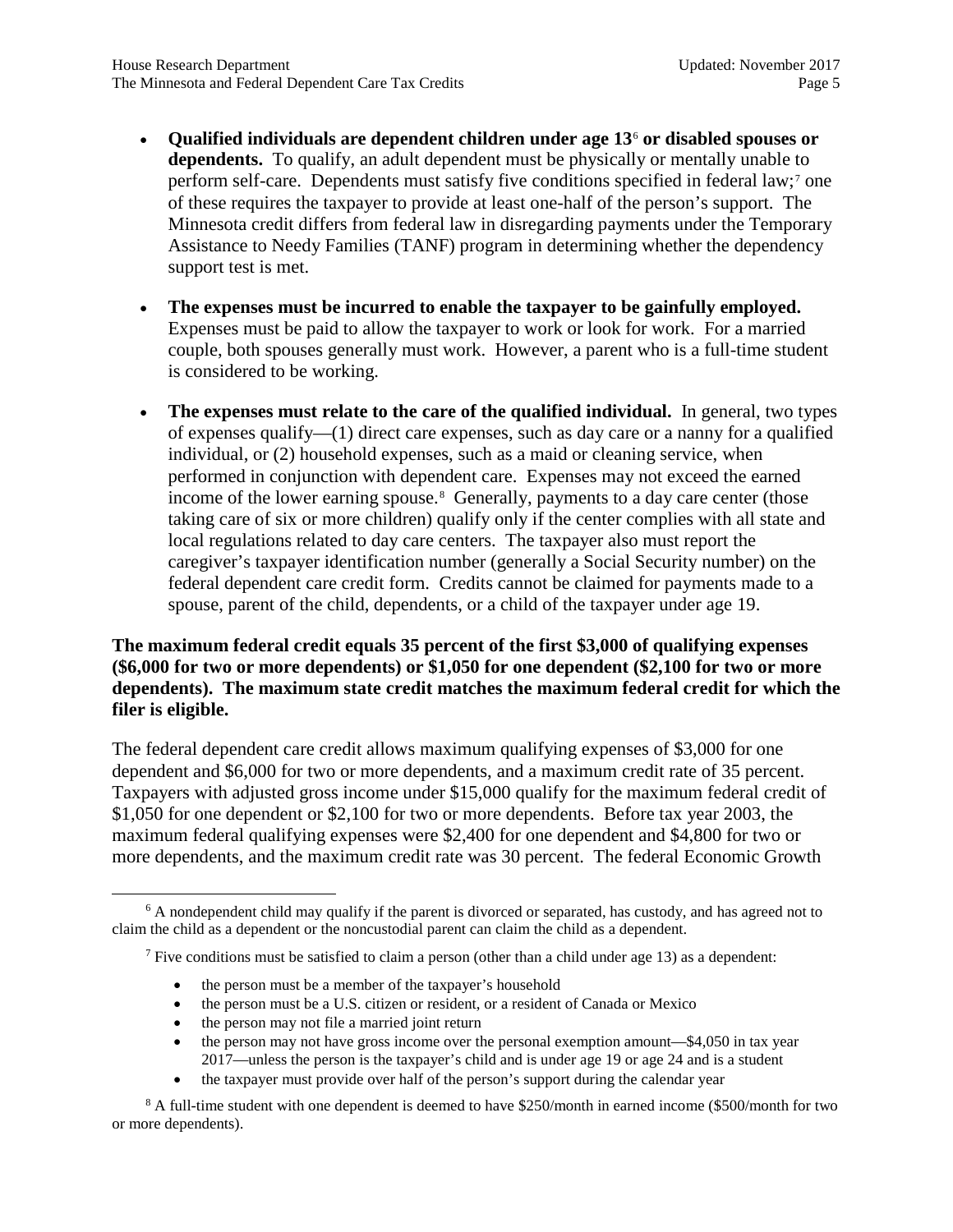and Tax Relief Reconciliation Act (EGTRRA) of 2001 increased the maximum federal credit from \$720 to \$1,050 for one dependent and from \$1,400 to \$2,100 for two or more dependents, increased the maximum credit rate from 30 percent to 35 percent, and increased the income level at which the credit begins to phase down from \$10,000 to \$15,000. The American Taxpayer Relief Act (ATRA) of 2012 made the EGTRRA changes permanent.

The maximum qualifying expenses for the federal credit have not kept pace with inflation, even with the increases under EGTRRA. Qualifying expenses were set at \$2,400 for one dependent and \$4,800 for two or more dependents in 1982. If the limits had been adjusted for inflation, the maximum would be about \$6,200 for one dependent and \$12,400 for two or more dependents in 2017. An annual survey of dependent care expenses in family day care homes showed a range in 2014 from about \$9,880 for infants in the metro area to about \$6,600 for preschoolers in the nonmetro, both above the maximum allowable qualifying expense of \$3,000 for one child.<sup>[9](#page-5-0)</sup>

Dependent care expenses paid out of pretax accounts do not qualify for the credit, but do count against the credit maximums. Many employers allow their employees to participate in pretax accounts for dependent care expenses. Employees may set aside up to \$5,000 of pretax income in these accounts to pay dependent care expenses. People who use these accounts, however, may only claim the dependent care credit if the amount paid through the pretax account is less than the maximum qualifying expense allowed under the credit. For example, a taxpayer who sets aside \$2,000 in a pretax account and has actual dependent care costs of \$4,000 for one child may claim a dependent care credit for \$1,000 of qualifying expenses—the difference between the \$3,000 maximum allowed under the credit and the \$2,000 set-aside in the pretax account. Because annual dependent care expenses may exceed the maximum allowed under the credit, many taxpayers will either use a pretax account or claim the credit, but not qualify for both programs.

Dependent care expenses paid through the state's Basic Sliding Fee child care program or through Minnesota Family Investment Program (MFIP) child care do not qualify for either the federal or state dependent care tax credit. However, any amounts families are required to contribute as "copayments" do qualify for both credits.

#### **The federal credit rate phases down to a minimum 20 percent of qualifying expenses.**

The federal credit percentage begins to phase down from 35 percent when income exceeds \$15,000. The credit phases down at the rate of one percentage point for each \$2,000 of income over \$15,000 to a minimum credit percentage of 20 percent. Claimants with incomes of \$43,000 or more are eligible for a minimum credit equal to 20 percent of qualifying expenses—\$600 for one child (20 percent of the \$3,000 maximum qualifying expenses) and \$1,200 for two or more children.

<span id="page-5-0"></span><sup>9</sup> Minnesota Department of Human Services, *Results of the 2014 Child Care Market Rate Survey: Minnesota Child Care Provider Business Update*. Rates cited are the averages of 75th percentile weekly rates for family child care in metro and nonmetro Minnesota, as of 2014.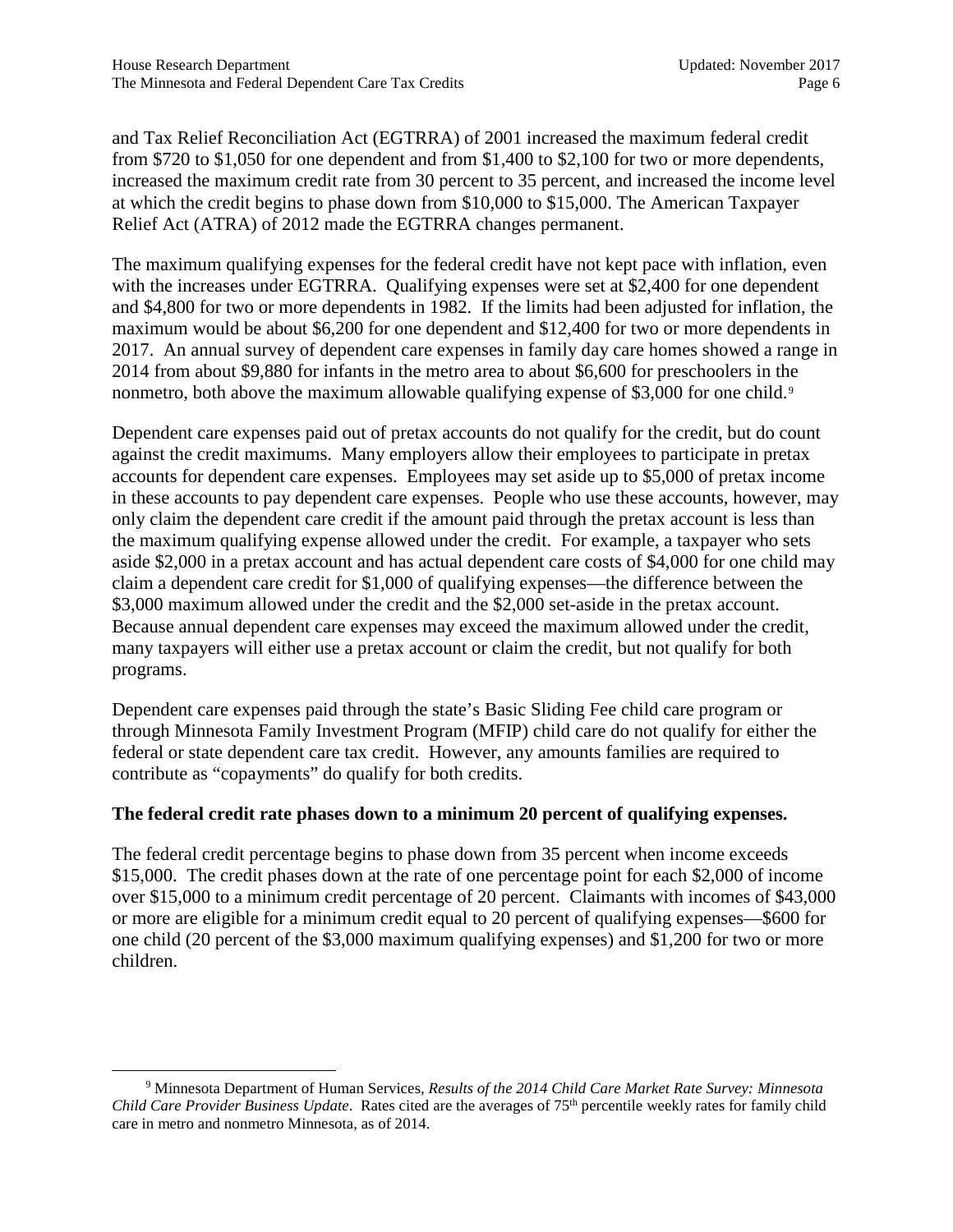#### **The Minnesota credit fully phases out; in 2017 taxpayers with incomes above \$62,000 (one dependent) or \$74,000 (two or more dependents) may not claim the credit.**

The Minnesota credit follows the federal credit phasedown for filers with adjusted gross incomes (AGI) from \$15,000 to \$43,000, the income level at which the federal credit reaches the minimum amount of \$600 for one dependent and \$1,200 for two or more dependents. The state credit begins to phase out when AGI exceeds \$50,000, decreasing by 5 percent of AGI over that threshold, so that the \$600 credit for one dependent is fully phased out when AGI reaches \$62,000, and the \$1,200 credit for two or more dependents is fully phased out when AGI reaches \$74,000. The income threshold at which the credit begins to phase out will be adjusted annually for inflation beginning in 2018.[10](#page-6-0)

Figure 1 shows the maximum credit amounts for married couples with two dependents and head of household filers with one dependent by income level. The figure takes into account that one must have tax liability to qualify for the federal credit, since it is not refundable. The figure assumes that taxpayers claim the standard deduction, the nonrefundable federal child credit,<sup>[11](#page-6-1)</sup> and report the maximum allowable qualifying expenses. The figure shows that the two credits serve distinct income groups.

<span id="page-6-0"></span> $10$  Prior to 2017, Minnesota's credit had a different phaseout and lower phaseout threshold, which was adjusted annually for inflation. The 2017 changes to Minnesota's credit increased the phasout threshold to \$50,000, with the inflation adjustment resuming in 2018.

<span id="page-6-1"></span><sup>&</sup>lt;sup>11</sup> The federal child credit was initially implemented at \$400 in the Tax Reform Act (TRA) of 1997, effective in 1998, with the credit amount increased to \$500 in 1999. EGTRRA set in motion a phase-up of the credit to \$1,000 in tax year 2010. The Jobs and Growth Tax Relief Reconciliation Act (JGTRRA) of 2003 accelerated the EGTRRA 2001 phase-up by increasing the credit to \$1,000 in 2003 and 2004 only. The Working Families Tax Relief Act (WFTRA) of 2004 kept the credit at the \$1,000 level through 2010. The Tax Relief, Unemployment Insurance Reauthorization, and Job Creation Act (TRUIRJCA) of 2010 maintained the child credit at \$1,000 through 2012. ATRA made the \$1,000 amount permanent.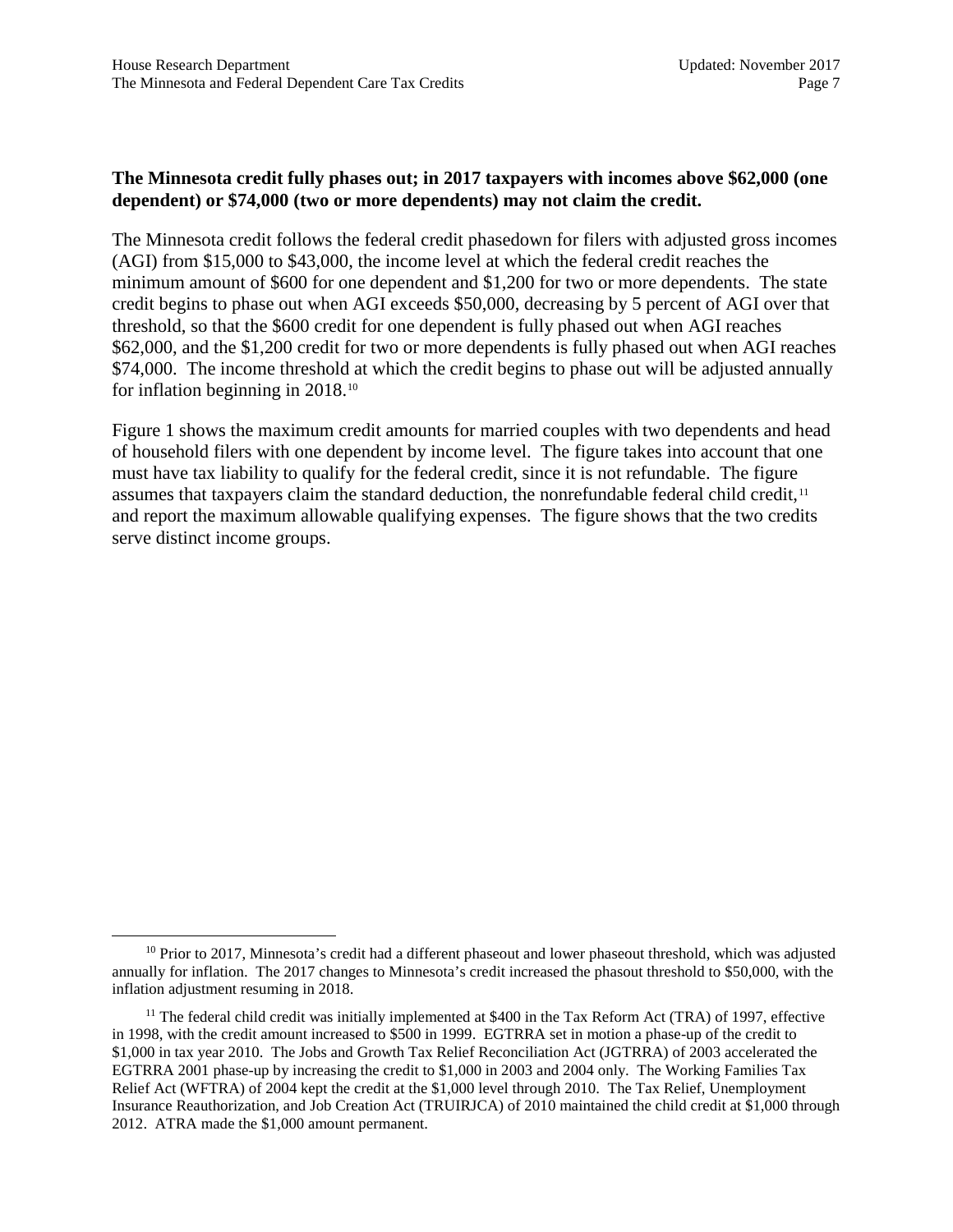



House Research Graphics

**Low-income filers may claim the maximum state credit, because it is refundable.** But because the federal credit is only available to offset net tax liability after subtracting the child credit, the married couple in the example does not receive any federal credit until their income reaches \$48,450; the head of household filer, until income reaches \$27,450. In effect, the figure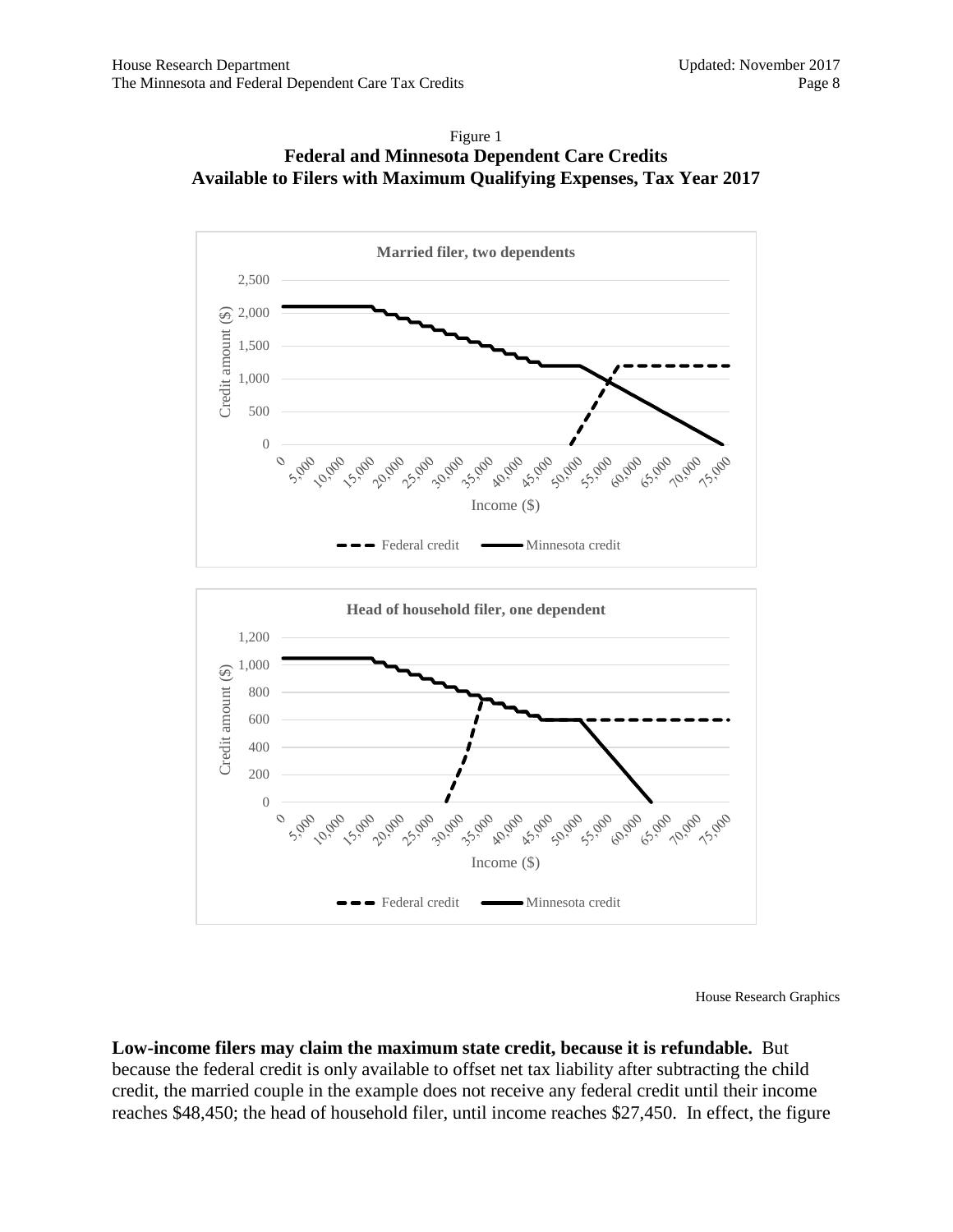shows that it is impossible for a head of household or married joint filer to qualify for the maximum federal credit, since the phasedown of the maximum credit begins at \$15,000.[12](#page-8-0) The figure also shows the Minnesota credit fully phasing out at \$62,000 of income for the head of household filer with one dependent, and at \$74,000 for the married couple with two dependents, while the federal credit is available to all taxpayers regardless of income.

**The Minnesota credit is refundable; the federal credit is not.** If a filer is eligible for a Minnesota dependent care credit that exceeds his or her tax liability, that filer receives any "leftover" credit as a refund. However, filers eligible for a federal dependent care credit that exceeds tax liability may only use the credit to offset liability; any remaining "unused" credit is forfeited.

**Many credit recipients are low income and have little or no tax liability.** In 2017, the standard deduction and exemption amounts ensure that a married couple with two dependents had no federal liability until gross income exceeds \$28,900. Their next \$2,000 of federal liability is offset by the nonrefundable \$1,000 per-child tax credit, which, unlike the dependent care credit, is not tied to any particular type of expenditure. As a result, the typical married couple with two dependents will not receive any benefits under the federal dependent care credit until their income reaches \$48,450. A head of household filer with one dependent owes no tax until gross income exceeds \$17,450. This filer will have the next \$1,000 of liability offset by the child credit and will not benefit from the dependent care credit until income reaches \$27,450. Both of these example filers will receive a state credit, however, since the state credit is refundable.

**Since tax year 1992, Minnesota has allowed parents who operate licensed family day care homes to claim the dependent care credit for their own children.** Parents who operate licensed family day care homes and care for their own children may claim the dependent care credit without regard to their actual out-of-pocket expenses. They may claim \$3,000 of qualifying expenses for their own children under 16 months of age. For children from 16 months to six years of age, they may claim the amount they charge to care for children of the same age. They may not claim the credit for their own children age six or older under this provision.

**Since tax year 1994 the Minnesota dependent care credit has included a special young-child credit.** The young-child credit allows married joint filers with a child under age one to claim a credit, regardless of whether they incurred dependent care expenses. These couples will be deemed to have paid the maximum qualifying expenses of \$3,000 for the child under one and will calculate their credit for that child as though they had actually paid \$3,000 in expenses. This will provide a credit to families in which one parent stays at home and to those in which both parents work but incur no out-of-pocket child care expenses. Families may not claim this credit

<span id="page-8-0"></span><sup>&</sup>lt;sup>12</sup> The income at which the federal credit begins to phase down increased from \$10,000 to \$15,000 in 2003 under EGTRRA. However, EGTRRA also implemented a new 10 percent rate bracket and increased the nonrefundable child credit, which is calculated before the dependent care credit. Combining these changes with the annual adjustment for inflation of the standard deduction and the personal exemption results in a steady increase over time in the tax threshold or income level at which a filer has liability. Increasing the income threshold for the dependent care credit phasedown to \$15,000 was not enough to catch up to the income at which most parents begin to have liability after the child credit—\$48,450 for a married family of four in 2017, and \$27,450 for a single parent of one.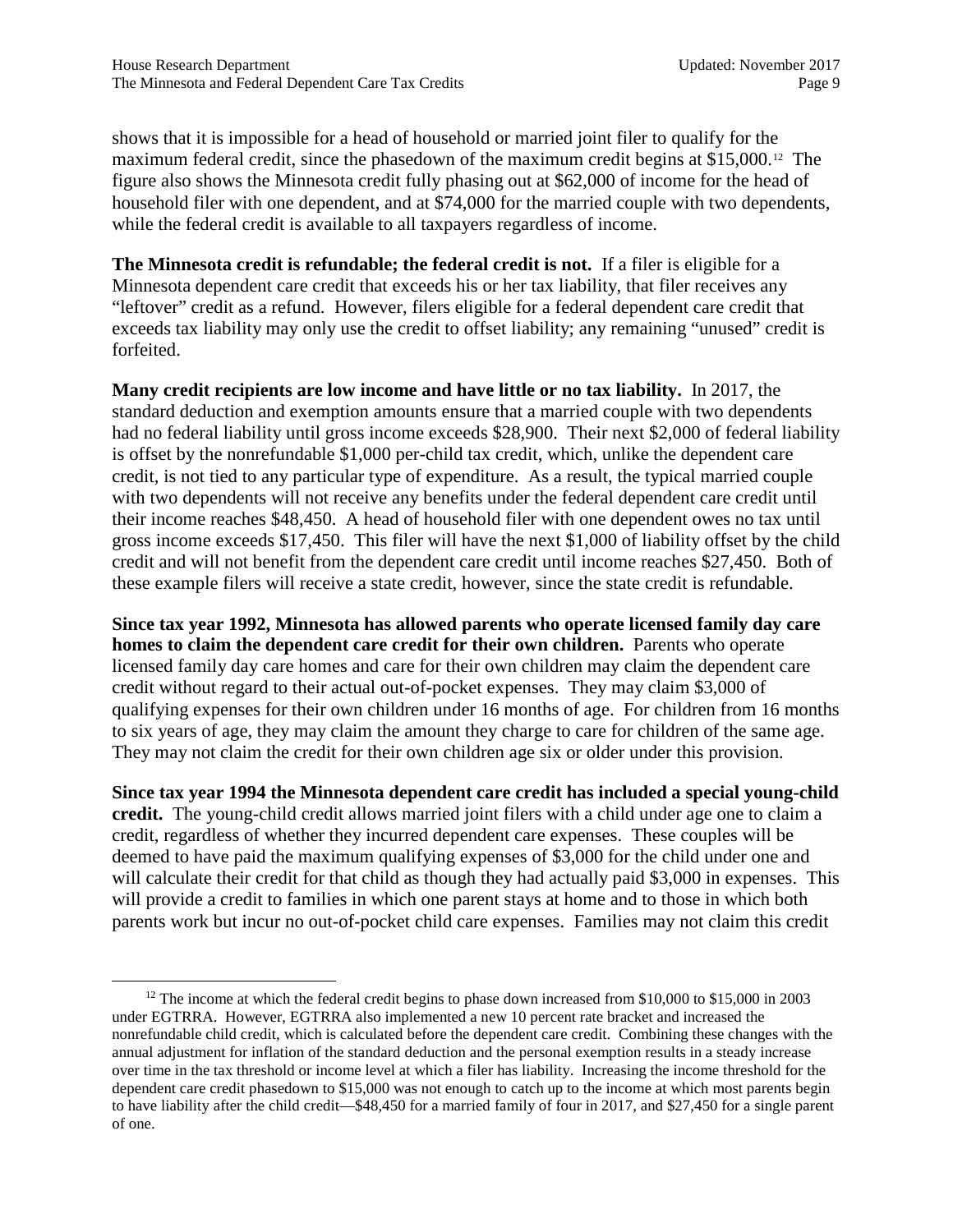and the regular credit for the same child. They also may not claim more than one young-child credit in any year, regardless of the number of children they have under age one.

**The dependent care credit is an entitlement; no limit is imposed on its funding.** Unlike some direct spending programs for dependent-related expenses, such as the Basic Sliding Fee child care program, no fixed dollar appropriation or spending limit applies to either the federal or state dependent care credits. Filers receive the full credits to which they are entitled under the credit formula.

# <span id="page-9-0"></span>**How People Claim the Dependent Care Credit**

#### **People claim both the federal and state credits by filing the appropriate tax forms.**

At the federal level, taxpayers must file either form 1040 ("the long form") or form 1040A ("the short form") and Schedule 2441 to claim the dependent care credit. They may not file form 1040EZ if they wish to claim the credit.

At the state level, taxpayers must file form M-1 and also complete Schedule M-1CD to claim the Minnesota dependent care credit. Taxpayers with incomes below the phaseout floor for the state credit (\$50,000 in 2017) simply claim a state credit that matches the federal credit. Those with higher incomes compare their state credit with the federal credit computed on Schedule 2441, and claim the smaller of the two as a state credit. Special instructions are provided for taxpayers who claim the young-child credit or who operate a licensed family day care home and are claiming the credit for their own children.

**Taxpayers must keep records on the amount paid for dependent care expenses and provide information about the caregiver.** Both the federal and state tax forms require taxpayers to report the name and taxpayer identification number of the caregiver. The federal forms also require the caregiver's address. Also, taxpayers should maintain records, such as receipts or canceled checks, of how much they paid for dependent care expenses throughout the year.

**People who have no state income tax liability must file a tax return to claim the dependent care credit as a refund.** Individuals with incomes below the filing thresholds generally do not need to file tax returns. However, if they have qualifying dependent care expenses, they must file to claim the refundable credit. Claimants must complete a Minnesota tax return and a federal Schedule 2441, which is referenced in calculating the state credit amount.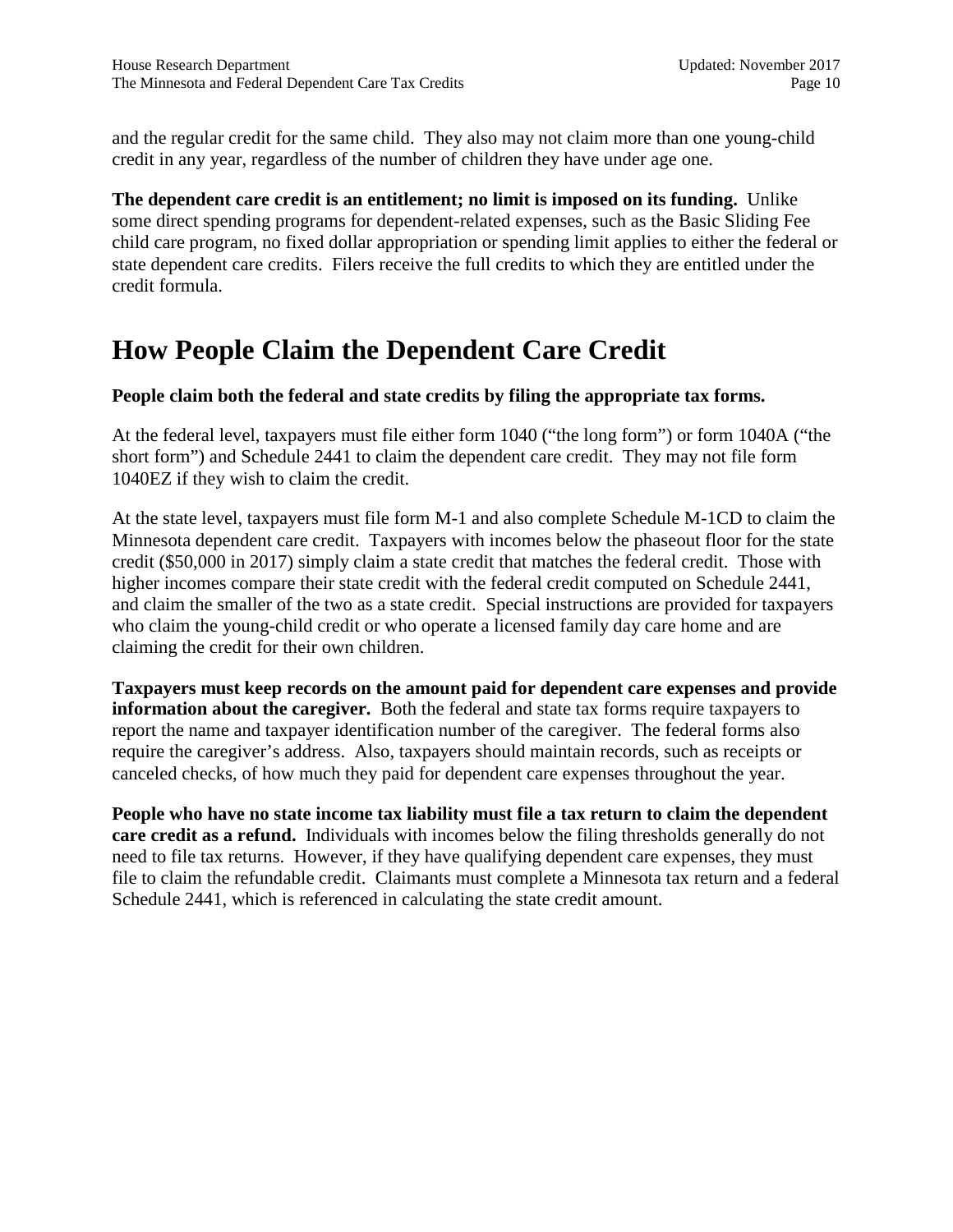### <span id="page-10-0"></span>**Distribution of the Benefits of the Dependent Care Credit**

**Over 32,000 filers claimed \$13.3 million in Minnesota dependent care credits in tax year 2015.** Figure 2 shows the percentage of returns in each county that claimed the credit in 2015.



Figure 2

House Research Graphics

Statewide, 1.2 percent of all returns claimed the dependent care credit in 2015. Pennington County filers were most likely to claim the credit (2.6 percent of returns), and the credit was least likely to be claimed in Carver County (0.7 percent of returns). Residents of the seven-county metro area were somewhat less likely to claim the credit (1.0 percent of returns) than were taxpayers in the rest of the state (1.4 percent of returns), perhaps because personal income tends to be higher in the metro area.

The availability of pretax dependent care accounts may affect the percentage of taxpayers who claim dependent care credits, since taxpayers may either use a pretax account to pay dependent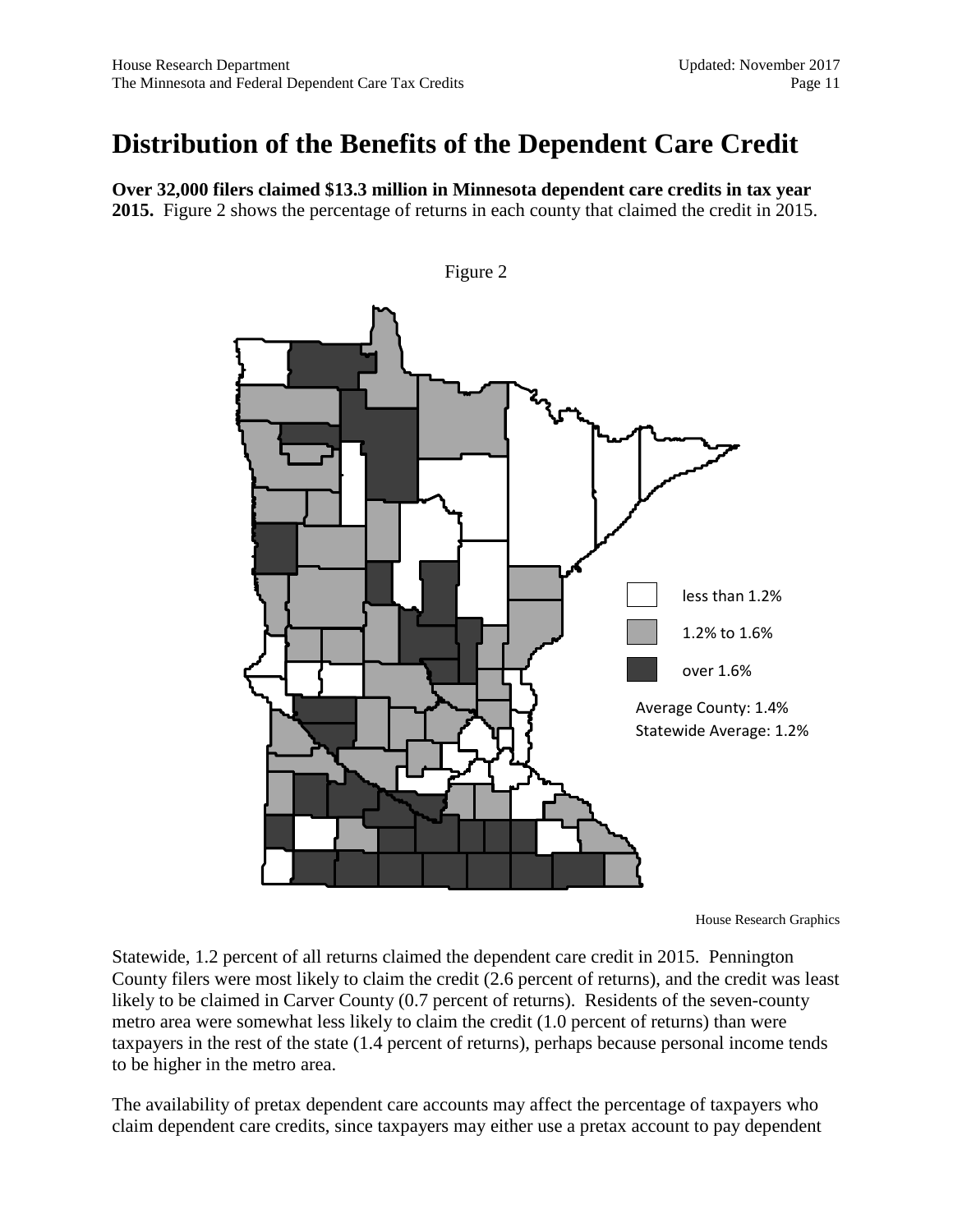care expenses or claim the credit, but not both. Employers are not required to offer pretax accounts, and they are not available to the self-employed. Past employer surveys have shown that relatively few employers offer pretax accounts, and that larger companies are more likely than smaller companies to offer the accounts.[13](#page-11-0) Larger companies are more likely to be located in cities than in rural areas, which may explain in part why a relatively smaller share of returns in the metro area claim the credit.

#### **The average dependent care credit claimed by Minnesotans in 2015 was for \$420[14.](#page-11-1)** Figure 3 shows the average dependent care credit by county.



<span id="page-11-0"></span><sup>13</sup> *Employee Benefits Survey*, Minnesota Department of Employment and Economic Development (DEED) and State Society of Human Resource Managers, Spring 2005. As of summer 2017, DEED did not anticipate updating the survey.

<span id="page-11-1"></span><sup>14</sup> The average for all returns, including those for which the county of residence was unidentified, was \$414 in 2015.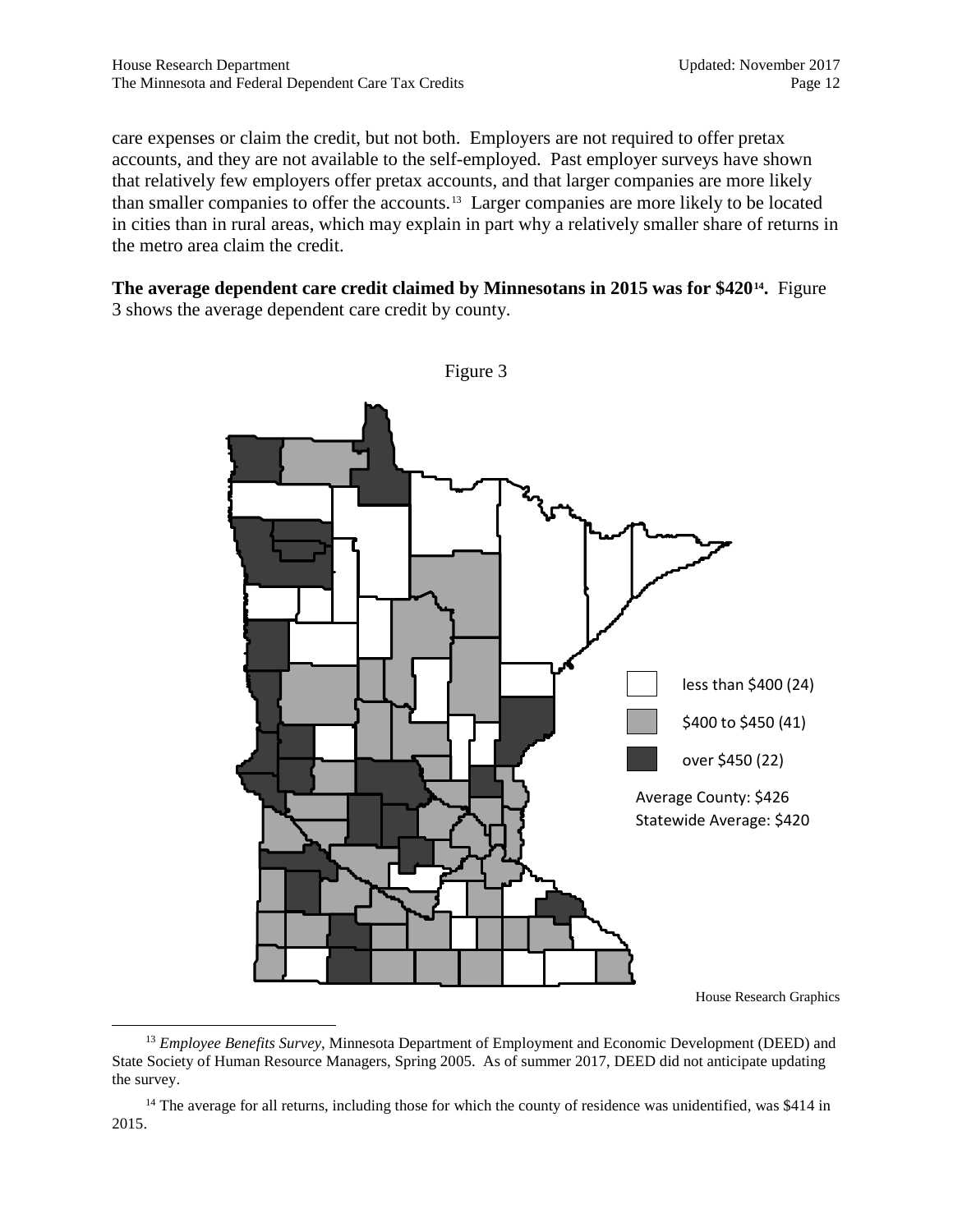Credit recipients throughout the state claimed about the same amount on average—\$418 in the metro compared to \$422 in the remaining 80 counties. The highest average credit claimed in 2015 was \$542 in Yellow Medicine County; the lowest was \$309 in Mahnomen County.

#### **Single parents claim more dependent care credits than do married parents and are more likely to claim the credit as a refund.**

An estimated 27,500 head of household filers claimed the dependent care credit in 2015, compared to about 4,600 married couples.[15](#page-12-0) Some married couples may choose to have one spouse work outside the home while the other cares for their children, making them ineligible for the credit. Two-earner married couples may pay for dependent care, but are also more likely to be income-ineligible than are single parents simply by having two paychecks rather than one. Because of this, married couples are more likely to receive the credit as an offset to tax liability rather than a refund, while head of household filers are more likely to receive the credit as a refund.

#### **Just over one-third of the \$13.3 million in dependent care credits paid in 2015 went to offset tax liability—\$5.1 million—with the remaining \$8.2 million paid as refunds.**

Figure 4 shows that of the 32,148 credits claimed in 2015, over half were taken as full or partial refunds of liability. About 35 percent of recipients had no liability at all and received the full credit amount as a refund, 27 percent had some liability but qualified for a credit that resulted in a refund, and the remaining 38 percent had tax liability that exceeded the credit amount for which they qualified.

<span id="page-12-0"></span><sup>&</sup>lt;sup>15</sup> Distribution between married and head of household filers are estimated from the 2015 sample of income tax returns prepared by the Minnesota Department of Revenue and then applied to the actual tax year 2015 count of returns that claimed the credit.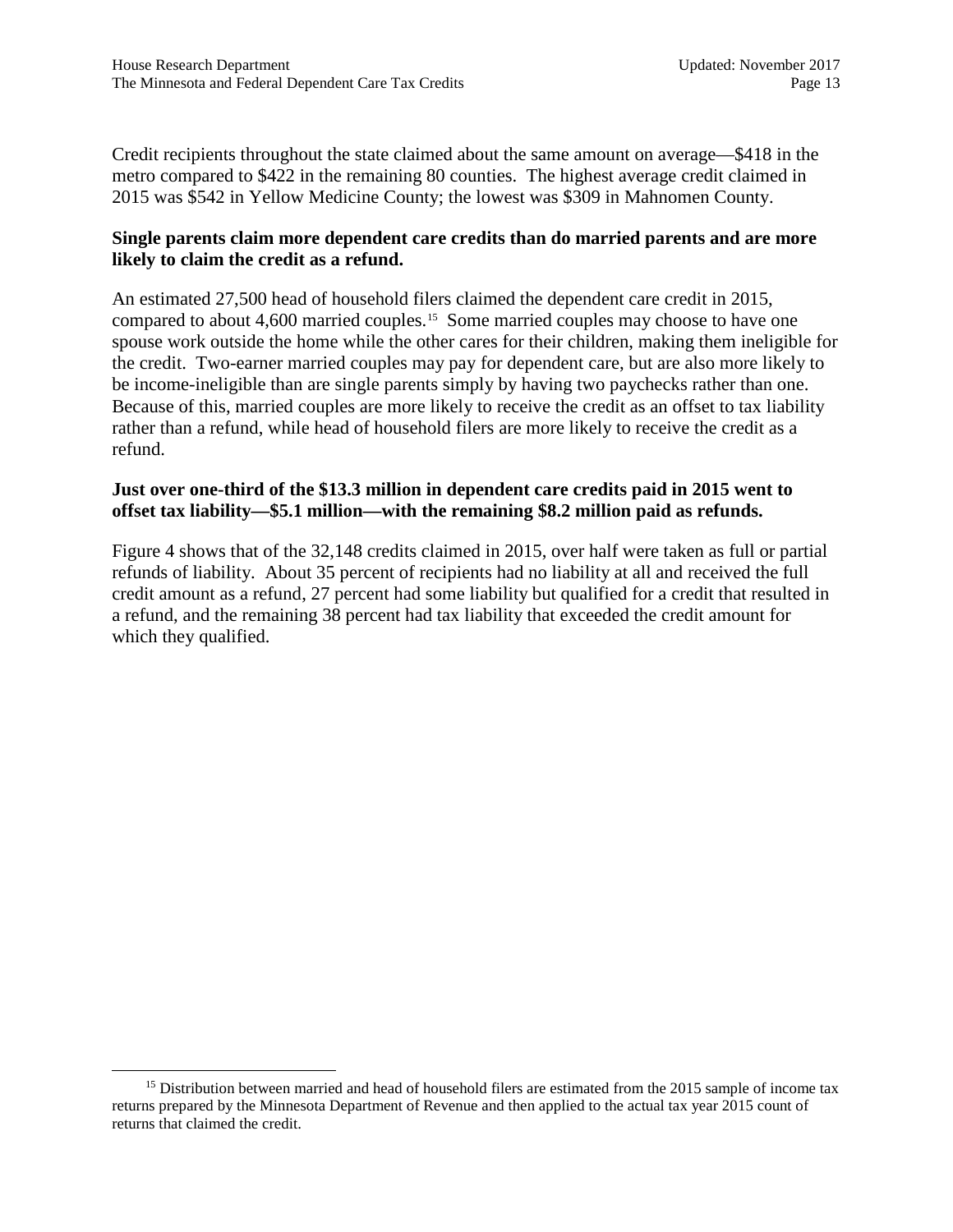

### Figure 4 **Minnesota Dependent Care Credit**

House Research Graphics

#### **The Minnesota dependent care credit targets benefits to low- and moderate-income families.**

Figure 5 shows that in 2015 over 70 percent of state credits went to families with income less than \$30,000. If the 2017 expansion of the state credit had been in effect in 2015, 60 percent would have gone to families with incomes less than \$40,000. In contrast, federal credits tend to go to higher income families (e.g., in 2015 about 82 percent of all federal credits went to those with incomes over \$50,000, with over half going to those with income over  $$100,000$ <sup>[16](#page-13-0)</sup>. Two factors explain this divergence. First, the federal credit is not refundable. Families whose incomes are too low for them to owe income tax do not receive the credit. Nonrefundability explains why almost no one with gross income under \$10,000 can claim a federal credit. In contrast, about 10 percent of the refundable Minnesota credits go to families with incomes less than \$10,000. Second, the federal credit phases down to a minimum amount, while the Minnesota credit phases out entirely. This explains why no one with gross income above \$40,000 received a Minnesota dependent care credit in 2015, while over 90 percent of all federal credits go to filers with incomes over \$40,000. Of the estimated 174,000 federal credit recipients in Minnesota, over 150,000, or about 86 percent, were income-ineligible for the state credit in 2015. If the 2017 expansion had been in effect in 2015, about 68 percent of federal credit recipients would have been ineligible for a state credit.

<span id="page-13-0"></span> $16$  Distribution of federal and state credits by income are estimated using the 2015 sample of income tax returns prepared by the Minnesota Department of Revenue.